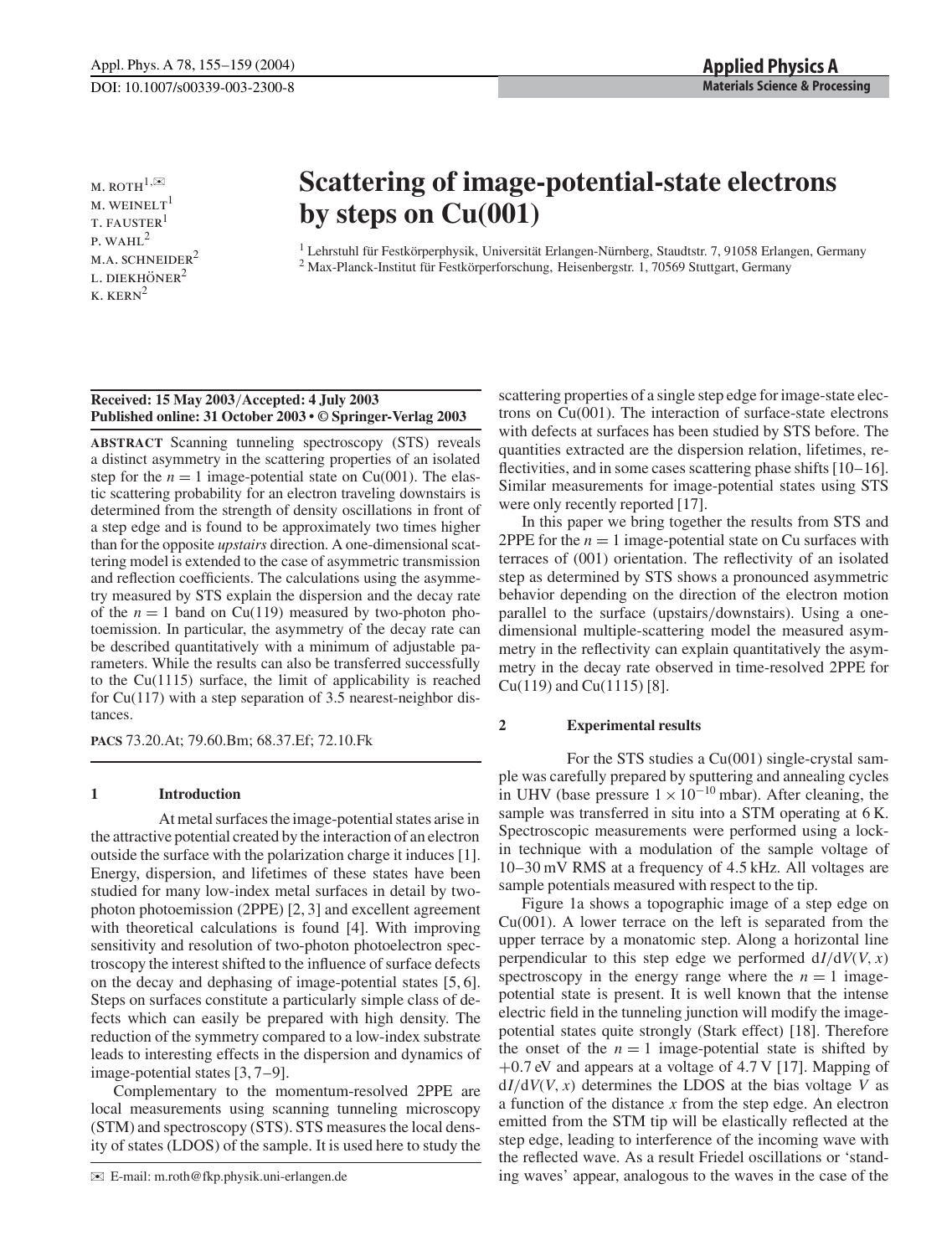

**FIGURE 1 a** STM topography (14 nm  $\times$  5 nm) of a step on Cu(001) taken at 5.2 V bias voltage. **b**  $dI/dV(V, x)$  map taken along a horizontal line in **a** crossing the step edge. d*I*/d*V* is plotted in gray scale as a function of the lateral distance x from the step edge at  $x = 0$  and of the bias voltage V. At bias voltages where the  $n = 1$  image state overlaps with the Fermi level of the tip, electrons injected into the state are partially reflected elastically at the step edge and return coherently to the tip. Thereby an interference pattern is created. **c** d*I*/d*V*(*x*) for *V* = 4.95 *V* (*dashed line* in **b**). The amplitude of the  $dI/dV$  signal is proportional to the reflection coefficients  $r^{\pm}$  of the respective sides of the step. From the amplitudes taken at the positions of the arrows we obtain a ratio  $r^+/r^- \approx 2.4$ 

surface states of the noble metal (111) surfaces (Fig. 1b). We note, however, that there are deviations from that analogy for distances  $x < 1$  nm from the step edge and bias voltages below 5.0 V. This might be indicative of a step-induced state as was observed recently for steps on Cu (111) [19]. From the wavelength of the interference pattern as a function of energy one can determine the dispersion relation and from the spatial decay of the pattern the phase-coherence time of electrons in that state [13, 17]. Both agree quantitatively with the results from time-resolved 2PPE [2, 20] showing that the motion of the electrons parallel to the surface is not affected by the presence of the STM tip [17]. This result can be understood from the observation that although the  $n = 1$  state shifts by as much as 0.7 eV in the field of the tip it is still located approximately at the center of the ∼ 6 eV-wide directional band gap of Cu(100). Thus, the coupling to the bulk electrons does not change appreciably, which determines the dynamics of the image-potential-state electrons [20]. The amplitude of LDOS modulation is proportional to the probability *r* for an electron to be reflected elastically at the step edge. If we now compare amplitudes of the standing waves on the upper and the lower terraces one sees immediately that the electrons coming from the lower terrace (traveling 'upstairs' in the case of vicinal Cu(001) surfaces) experience a much lower elastic backscattering rate compared to the electrons on the upper terrace. Such a behavior was also observed in the case of the surfacestate electrons. However in the case of image-potential states it is much more pronounced. A quantitative comparison of the amplitudes of the electron waves on the upper terrace (*r*+

in Fig. 1c) to those of the electrons on the lower terrace (*r*−) taken in the far field of the step-induced density modulations reveals that  $r^+/r^- \approx 2.4$ . (This ratio is 1.5 or smaller in the case of the surface-state electrons scattering at a step edge on Ag(111) [12].)

Experimental details and results for time- and momentumresolved 2PPE on a Cu(119) surface have been reported before [7–9, 21]. The energy dispersion and the decay rate of the  $n = 1$  image-potential state are plotted as a function of parallel momentum  $k_{\parallel}$  in a reduced zone scheme in Fig. 2. The measured energy bands are close to the free-electron parabola (dashed lines) with a somewhat worse agreement for data obtained outside the first Brillouin zone (open symbols). The decay rate shows a pronounced asymmetry with larger values for electrons traveling downstairs  $(k_{\parallel} < 0)$  compared to the upstairs direction  $(k_{\parallel} > 0)$  [8, 9, 21]. This observation has been attributed to intraband scattering with a preference towards the upstairs direction [21] on the basis of similar unidirectional interband-scattering processes between imagepotential bands [8, 21]. A constant decay rate of 43 meV was subtracted from the experimental data. The plotted values represent therefore the variation of the decay rate with the lateral motion.

Additional data have been obtained on aCu(1115) sample. The results are qualitatively similar to the ones for the  $Cu(119)$ surface. The energy dispersion of the  $n = 1$  image-potential state on Cu(1115) follows the free-electron behavior within the first Brillouin zone and the corresponding data points are not shown in Fig. 2. The points for the decay rate are plotted as circles, and the open circles were obtained outside the first surface Brillouin zone and shifted by the addition of a suitable



**FIGURE 2 a** Energy dispersion for the  $n = 1$  image-potential state on Cu(119) as a function of parallel momentum. Data points measured outside the first surface Brillouin zone are marked by *open symbols*. **b** Decay rate after subtraction of an average constant. Results for  $Cu(1115)$  are shown as *circles* and have been scaled with the ratio of the lattice vectors for direct comparison with the Cu(119) data (*squares*). Experimental data points were obtained by time-resolved two-photon photoemission. *Curves* are calculated with a one-dimensional scattering model for the motion parallel to the surface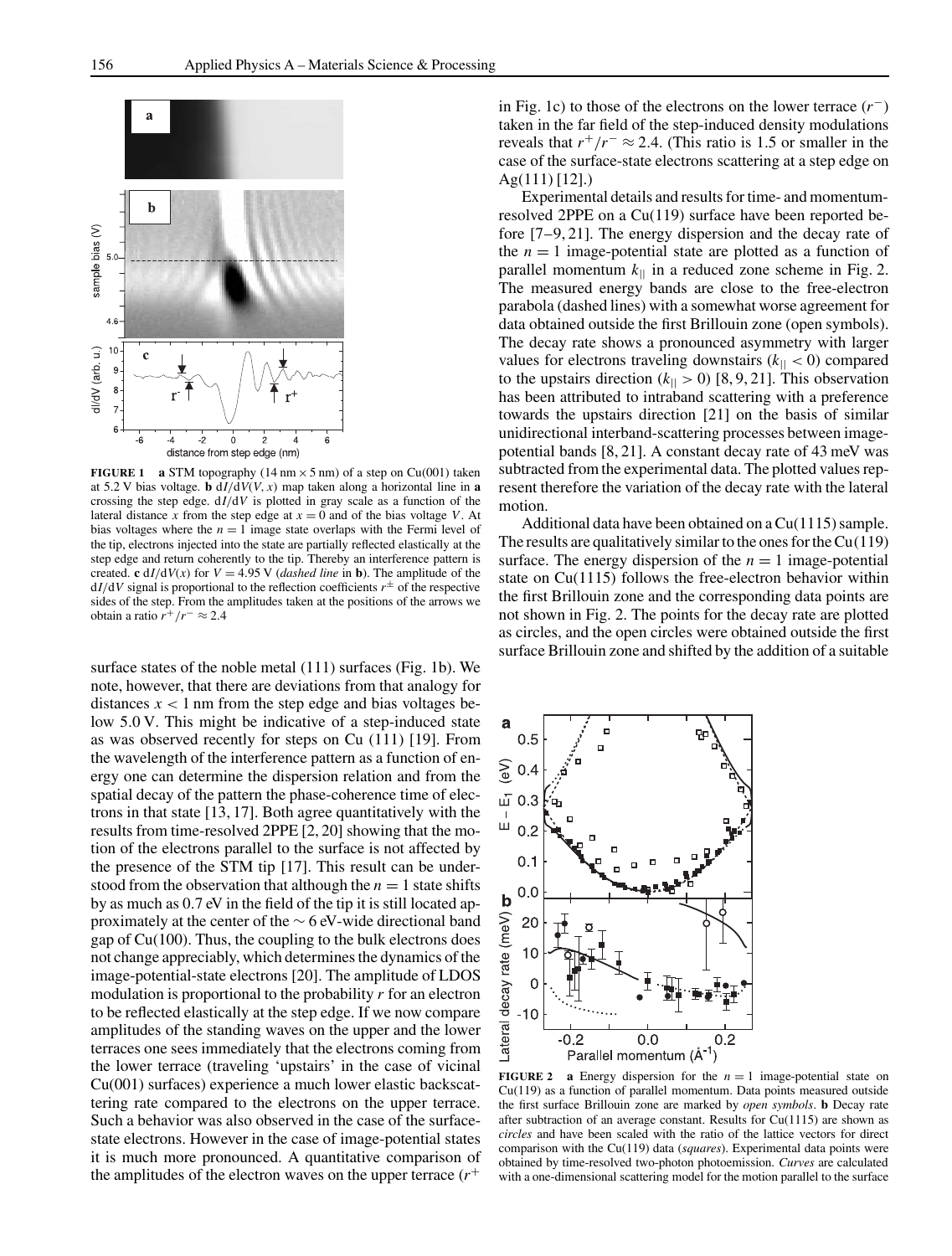reciprocal-lattice vector. After subtraction of a constant decay rate of 29 meV the data have been scaled on both axes with the factor  $a(1115)/a(119)$  for direct comparison of the lateral decay rate with the model of Sect. 3. With this scaling the data sets between the two surfaces agree remarkably well.

## **3 One-dimensional scattering model**

The scattering properties for a single step can be used to evaluate the properties of a regular array of scatterers as long as the separation between steps is sufficiently large. As sketched in Fig. 3 the model potential for a vicinal surface is composed of individual barriers separated by a distance *a* in the direction parallel to the surface and perpendicular to the step edges. The constant potential in a (possibly infinitely small) region between the steps is conveniently chosen to be zero. Motivated by the STS results we extend the one-dimensional multiple-scattering formalism [22–24] to the case of an asymmetry of the transmission (*t*) and reflection  $(r)$  coefficients for waves coming from the right  $(+)$  and left (−), respectively. The model is used in Sect. 4 to explain the observed asymmetry in the decay rate for image-state electrons traveling in different directions on vicinal Cu(001) surfaces.

In the region of constant potential  $(x = -a/2)$  the wave function can be expanded into plane waves

$$
\psi(x) = Ae^{iKx} + Ar^{-}e^{-iKx} + Bt^{+}e^{-iKx}.
$$
 (1)

From Fig. 3 the interpretations of the various terms are a wave of amplitude *A* traveling to the right that is reflected by the potential barrier towards the left with a reflection coefficient *r*− and a wave of amplitude *B* which has been transmitted through the barrier at the right with a transmission coefficient  $t^+$ . At  $x = a/2$  the wave function can be written

$$
\psi(x) = B e^{-iKx} + B r^+ e^{iKx} + A t^- e^{iKx} . \tag{2}
$$

The wave vector *K* is given by the energy  $E = \frac{h^2 K^2}{2m}$ , where *m* denotes the (effective) mass of the electron. From Fig. 3, the ansatz (1) and (2) only the wave vectors with  $Re(K) > 0$  are consistent with the model. Absorption or damping of the wave functions may be included by an imaginary part  $V_i$  of the inner potential  $[23, 25]$ .

The solutions in the periodic potential with period *a* must obey Bloch's theorem with wave vector  $k = k_{\parallel}$ :

$$
\psi(x+a) = e^{ika}\psi(x) \tag{3}
$$



**FIGURE 3** Schematic of a stepped surface and the corresponding potential. The wave function between the steps is described by a superposition of waves of amplitudes *A* and *B* traveling to the *right* and *left*, respectively. The fractions  $t^{\pm}$  are transmitted and  $r^{\pm}$  are reflected

for all *x*. With Bloch's theorem we can evaluate the wave function of (1) at  $x = a/2$ , which has to be equal to (2). The same procedure has to be applied to the derivatives of the wave functions. With the abbreviation  $\alpha = \exp(iKa)$  the following quadratic equation for  $\beta = \exp(ika)$  is obtained:

$$
t^{+}\beta - ((t^{+}t^{-} - r^{+}r^{-})\alpha + 1/\alpha) + t^{-}/\beta = 0.
$$
 (4)

The two solutions  $\beta_1$  and  $\beta_2$  are related by  $\beta_1 \beta_2 = t^-/t^+$ and give, in general, complex solutions for the Bloch wave vector *k*. The two solutions are related by

$$
k_1 a = -k_2 a + i \ln(t^+/t^-).
$$
 (5)

For the common case of  $t^+ = t^-$  we obtain the complete symmetry for the right- and left-traveling Bloch waves with the solutions  $k_1 = -k_2$ . For real, but different, transmission coefficients there is a constant shift of the imaginary part of the wave vector and the real parts retain the symmetry  $Re(k_1) = -Re(k_2)$ . It is interesting to note that the asymmetry in the wave vectors is caused only by the transmission coefficients that determine the decay of the wave function from unit cell to unit cell. The amplitudes of the wave functions also contain the reflected waves, as can be seen by the following relationship between the amplitude ratios *A*/*B*:

$$
(A/B)1(A/B)2 = r+t+/r-t-.
$$
 (6)

Solutions of (4) are plotted in Fig. 4 together with freeelectron bands (dashed lines) for comparison. The parameters were chosen to be  $t^+ = \sqrt{0.2}$ ,  $r^+ = i\sqrt{0.8}$ ,  $t^- = \sqrt{0.8}$ , and *r*<sup>−</sup> = i $\sqrt{0.2}$ . The purely imaginary reflection coefficients describe a phase shift by  $\pi$  upon reflection [23]. The parameter set fulfills the condition  $|t^{\pm}|^2 + |r^{\pm}|^2 = 1$ , although the formalism includes the case with absorption  $|t^{\pm}|^2 + |r^{\pm}|^2 < 1$ . The imaginary part of the wave vector is finite for all energies (even for  $V_i = 0$ ) and different for the two solutions, because  $t^+ \neq t^-$ . The transmission coefficient  $t^-(t^+)$  influences mainly the damping of the branches with positive group velocity  $v = h^{-1} dE/d \text{Re}(k) > 0$  ( $v < 0$ ) as suggested by the ansatz in Fig. 3.

All solutions plotted in Fig. 4 have a significant imaginary part of the wave vector. This implies that the wave function

Energy (arb. units)  $-\pi$  $\pi$  $\overline{0}$  $\Im(ka)$  $\Re(ka)$ 

**FIGURE 4** Complex band structure from (4). *Solid* and *dotted lines* correspond to the exponentially decaying and increasing solutions, respectively. The free-electron bands are plotted for comparison (*dashed curves*)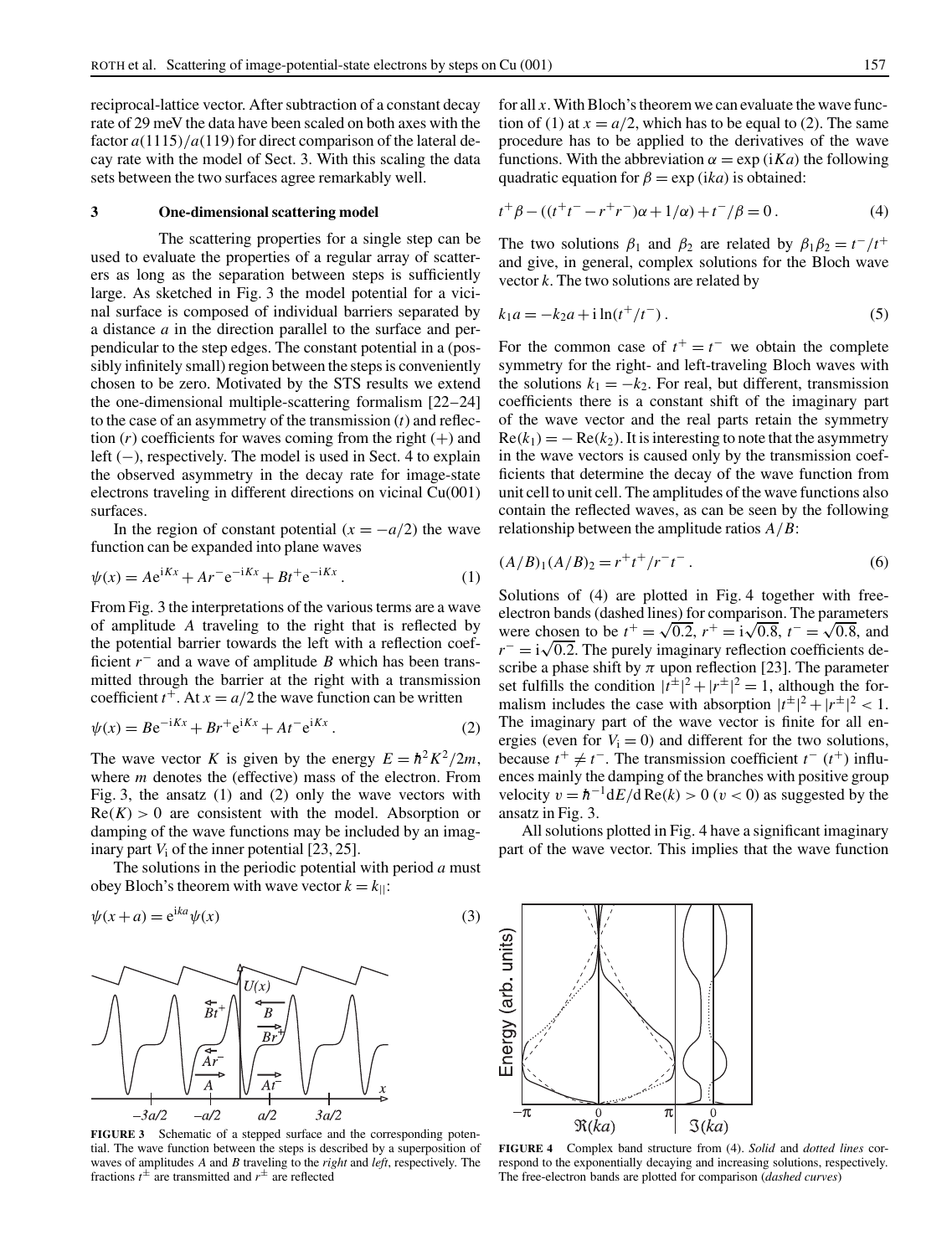grows exponentially in either the  $+x$  or  $-x$  direction. Meaningful solutions have to decay exponentially in the direction given by the group velocity  $v$ . The dotted lines in Fig. 4 show branches with exponentially increasing solutions in the traveling direction of the electron wave. The introduction of a small imaginary potential into the energy removes this unphysical situation. The exponentially decaying solutions do not imply a loss of total current, but have to be interpreted as the scattering into other channels, e.g. bulk bands [25], which are not explicitly included in the one-dimensional model. For a strict one-dimensional problem  $r^+ = r^-$ ,  $t^+ = t^-$ , and  $|t|^2 +$  $|r|^2 = 1$  is required [22].

## **4 Discussion**

Figure 2 shows the results of a calculation with the one-dimensional scattering model using  $r^+ = i\sqrt{0.27}$ . From the STS results we then obtain  $r^- = \frac{r^+}{2.4} = i\sqrt{0.05}$ . The coefficients  $t^+ = \sqrt{0.73}$  and  $t^- = \sqrt{0.95}$  were chosen under the condition  $|t^{\pm}|^2 + |r^{\pm}|^2 = 1$ . The damping of the wave function given by the imaginary part of the wave vector Im(*k*) in the *x* direction is converted to a decay rate in time by multiplication with the group velocity  $v(k)$ . The result is shown as a lateral energy-decay rate (after multiplication with *h*) by the curves in Fig. 2b. Near the zone boundaries and at the bottom of the band the decay rate diverges. The corresponding sections have been omitted in the plots of Fig. 2b. The dotted parts of the curves represent exponentially increasing solutions (see also Fig. 4). The lateral decay rate decreases linearly with parallel momentum, because  $Im(k)$  is negative and approximately constant outside the band gaps (see Fig. 4) and the group velocity (in the free-electron case) is proportional to *k*. The additional branches correspond to higher energies and are shifted into the first Brillouin zone in the reduced zone scheme.

Energy and momentum have been scaled in Fig. 2a for the case of a Cu(119) surface. The corresponding 2PPE data for the  $n = 1$  image-potential state on Cu(119) are shown by squares. Data points measured outside the first surface Brillouin zone have been shifted by the addition of the appropriate reciprocal-lattice vector into the first zone and are marked by open symbols. The measured as well as the calculated dispersion is close to the free-electron bands shown by dashed lines. The calculated energy gap of  $\approx 100$  meV is in reasonable agreement with previous estimates of  $\approx 80$  meV with a scattering model without damping [7, 9]. The transmission coefficient of  $0.96 \pm 0.02$  determined in the cited work corresponds nicely to the value of  $t^- = \sqrt{0.95}$  in the present model. A direct comparison is hindered by the intrinsic damping from the asymmetry of the transmission coefficients. This leads to a smearing of the band edges similar to the case with an imaginary part of the potential [23].

The decay rates measured on the  $Cu(119)$  surface are shown in Fig. 2b by solid squares. A constant decay rate of 43 meV was subtracted from the experimental values. This reflects the decay into the bulk states via electron–electron scattering, which is not included in the present model. Data and calculations shown in Fig. 2b represent the change of the decay with parallel momentum. This is consistent with the one-dimensional scattering model, which describes only the motion of the electrons parallel to the surface. Modeling the decay into bulk states by the introduction of an imaginary potential *V*<sup>i</sup> is possible. The resulting decay rates show a similar dependence on *k*; however, the divergence of the decay rate spans larger *k* regions.

The agreement between experiment and calculation is surprisingly good considering that the differences in the decay rates are only about 10 meV, corresponding to a lifetime variation of 4 fs [21]. For the comparison to the model only the reflection coefficient  $r^+$  was adjusted in accordance with the experimental dispersion. The results of the STS experiments then determine the coefficient *r*−. For simplicity no further parameters like absorption, imaginary part of the potential, or phase shifts have been included. In particular, the absorption  $(|t^{\pm}|^2 + |r^{\pm}|^2 < 1)$  is conceptually needed to explain the asymmetric reflection coefficients. Calculations including absorption give similar results as shown in Fig. 2. The 2PPE data do not permit a unique selection of additional parameters.

The transfer of the scattering properties of a single step to a periodic step lattice should apply also to surfaces with other step densities. The circles in Fig. 2b show results for Cu(1115). The data have been scaled on both axes<sup>1</sup> with the ratio of the lattice vectors for direct comparison with the calculations adjusted to the Cu(119) periodicity. A constant of 29 meV has been subtracted from the experimental values representing the average decay rate into bulk states. The agreement with the calculated curves is good in particular also for the data points from the second Brillouin zone (open circles) at positive *k*||.

For  $Cu(117)$  an upper limit for the lifetime difference between upstairs and downstairs directions of 2 fs has been found [21]. According to our model the asymmetry should be even larger than for Cu(119). One explanation for this discrepancy could be that, at a step separation of 3.5 nearest-neighbor distances, the scattering properties of the step lattice differ from those of an isolated step. The dipole–dipole interaction would lead to a weakening of the effective potential strength. From the STS data in Fig. 1 we see that for distances very close to the step edge ( $x \le 1$  nm) the interference pattern deviates from the behavior expected for hard-wall scattering at the step edge. For  $Cu(117)$  the surface-projected bulk band structure indicates a significant narrowing of the band gap even when umklapp processes are neglected [7, 9]. The resulting increase of the phase space for scattering into bulk bands might take over the importance of the scattering by the steps parallel to the surface.

The Cu(119) surface exhibits a much broader distribution of terrace widths compared to the  $Cu(117)$  surface, and actually has an orientation closer to Cu(118) with an equal probability of (117) and (119) terraces [21]. The major conclusions of the present work are not affected by the different surface orientation. It would be interesting to extend the one-dimensional scattering model to the case of the disordered step arrangement obtained from the STM measurements of [21].

<sup>&</sup>lt;sup>1</sup> The axes correspond to the real and imaginary parts of the wave vector, which scales with the lattice periodicity. The imaginary part is multiplied by the group velocity, which is independent of the *k* scale.